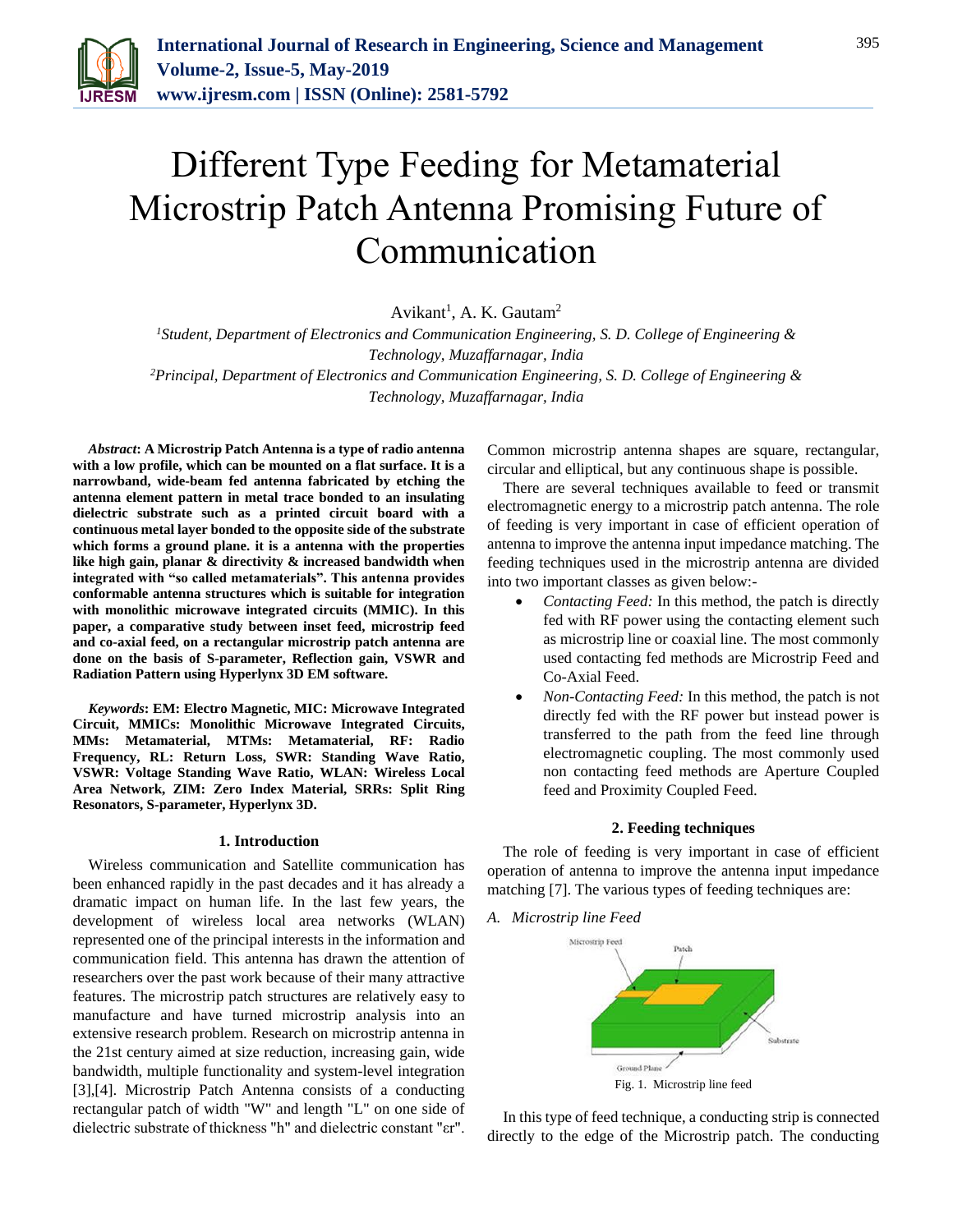

strip is smaller in width as compared to the patch and this kind of feed arrangement has the advantage that the feed can be etched on the same substrate to provide a planar structure [8].

# *B. Inset Feed*

In is a type of microstrip line feeding technique, in which the width of conducting strip is small as compared to the patch and has the advantage that the feed can provide a planar structure. [2] The purpose of the inset cut in the patch is to match the impedance of the feed line to the patch input impedance without the need for any additional matching element. This can be achieved by properly adjusting the inset cut position and dimensions. [6]



Fig. 2. Rectangular Microstrip patch antenna with an Inset feeding

# *C. Co-axial Feed*

The Coaxial probe feeding is a very common technique used for feeding Microstrip patch antennas. The inner conductor of the coaxial cable extends through the dielectric and is soldered to the radiating metal patch, while the outer conductor is connected to the ground plane. The advantage of this feeding scheme is that the feed can be placed at any desired location on the patch in order to match cable impedance with the antenna input impedance [5]. The main aim to use probe feeding is it enhances the gain, provides narrow bandwidth and impedance matching [6].



Fig. 3. Rectangular Microstrip patch antenna with a Coaxial feeding

# *D. Aperture coupled Feed*

In aperture coupling the radiating microstrip patch element is etched on the top of the antenna substrate, and the microstrip feed line is etched on the bottom of the feed substrate in order to obtain aperture coupling. The thickness and dielectric constants of these two substrates may thus be chosen independently to optimize the distinct electrical functions of radiation and circuitry. The coupling aperture is usually centered under the patch, leading to lower cross-polarization due to symmetry of the configuration. The amount of coupling from the feed line to the patch is determined by the shape, size and location of the aperture. Since the ground plane separates

the patch and the feed line, spurious radiation is minimized



Fig. 4. Rectangular Microstrip patch antenna with an Aperture feeding

## *E. Proximity coupled feeding*

This type of feed technique is also called as the electromagnetic coupling scheme. Two dielectric substrates are used such that the feed line is between the two substrates and the radiating patch is on top of the upper substrate. The main advantage of this feed technique is that it eliminates spurious feed radiation and provides very high bandwidth (as high as 13), due to overall increase in the thickness of the microstrip patch antenna.



Fig. 5. Rectangular microstrip patch antenna with a Proximity Coupled feeding

## **3. Design equations**

The equations involved in calculating the values of the above mentioned design parameters are:

•  $\varepsilon_{reff} = \frac{\varepsilon r + 1}{2}$  $\frac{r+1}{2} + \frac{\varepsilon r - 1}{2}$  $\frac{r-1}{2} \frac{1}{\sqrt{11}+12}$  $\frac{1}{\sqrt{[1+12(\frac{h}{W})]}}$ 

• 
$$
\Delta L = 0.412 \ln \frac{(\varepsilon r + 0.3)(\frac{W}{h} + 0.264)}{(\varepsilon_{reff} - 0.258)(\frac{W}{h} + 8)}
$$

• 
$$
L = \frac{1}{2f_r\sqrt{\varepsilon_{eff}} \sqrt{\mu_0 \varepsilon_0}} - 2\Delta L
$$

- $W = \frac{\lambda \omega}{2}$  $\frac{\log \left(\frac{\varepsilon_r+1}{2}\right)}{2}$  $\frac{(-1)}{2}$  $\frac{-1}{2}$
- L*eff* = L+2ΔL

## **4. Design parameter**

| S.No             | <b>Parameter Name</b>   | <b>Designed Values</b> |
|------------------|-------------------------|------------------------|
| Ł.               | Dielectric Constant, z, | 4.4                    |
| $\overline{2}$ . | Resonant Frequency, f.  | $1.9$ GHz              |
| 3.               | Loss Tangent            | 0.001                  |
| 4.               | Patch Length, L.        | 37.20mm                |
| 5.               | Patch Width, W          | 48.05mm                |
| 6.               | Substrate Height, h     | 2.0 <sub>mm</sub>      |
| 7.               | Feed Width, w           | 4.178mm                |
| 8.               | Feed line Length, FL    | 18.819mm               |
| 9.               | Inset Depth. d          | 11.7284mm              |
| 10.              | Inset feed Length, I    | 35.7534mm              |
| 11.              | Co-axial X-coordinate,x | 9.199                  |
| 12.              | Co-axial Y-coordinate.v | 12.0125                |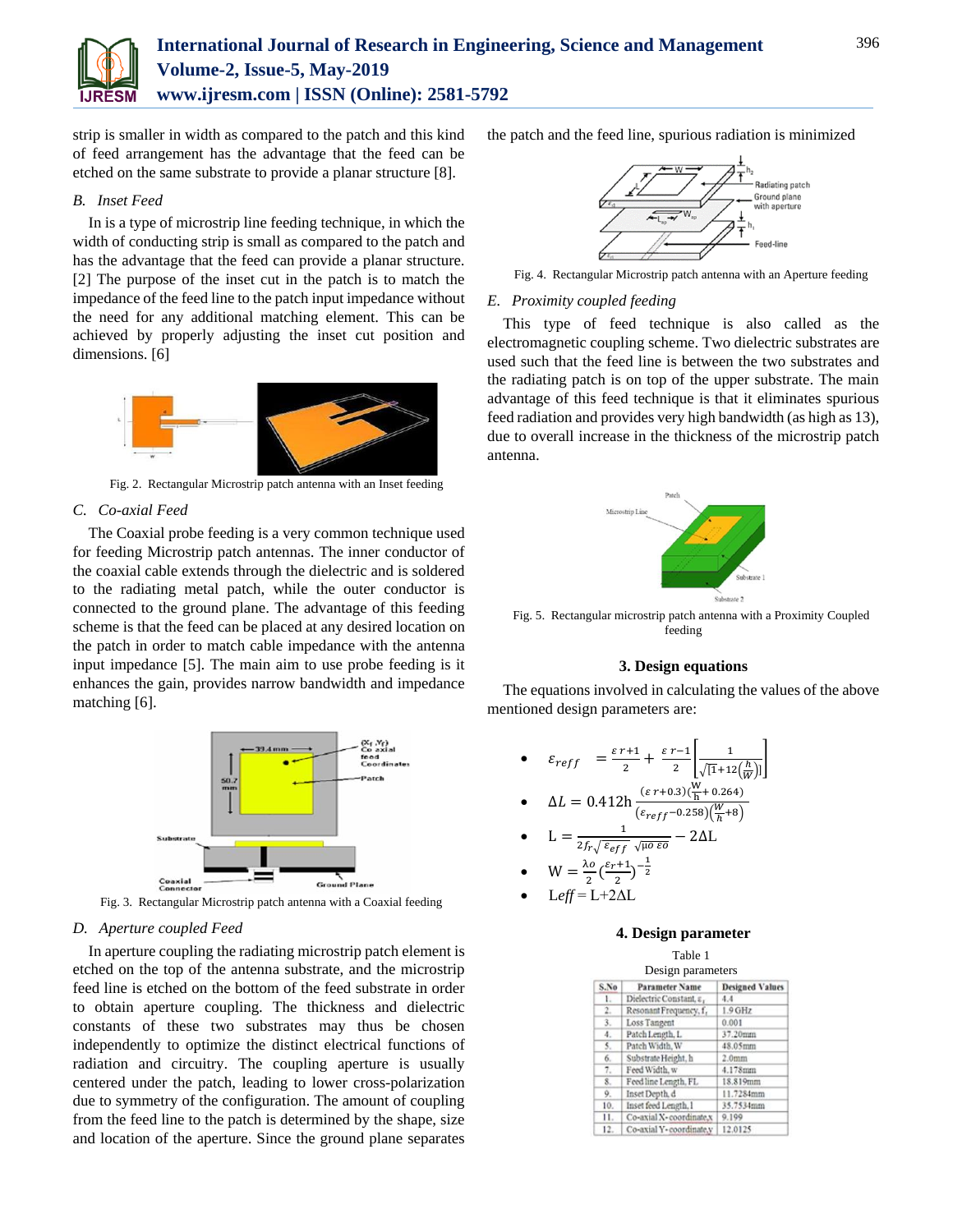

# **International Journal of Research in Engineering, Science and Management Volume-2, Issue-5, May-2019 www.ijresm.com | ISSN (Online): 2581-5792**

These are the design parameters which we used in designing the microstrip patch antenna with the three different feed techniques.

#### **5. Simulated result**

*A. S- Parameter*



Fig. 6. S-parameter for Microstrip line Feed at S(1,1)









*C. Radiation pattern*





Fig. 15. Radiation pattern for Co-axial Feed

#### **6. Conclusion**

 $-15.3996$  $-163986$ 

In this paper, a comparative study between different feeding techniques for a Rectangular Microstrip Patch Antenna is done. The microstrip line feeding, inset feeding and coaxial probe feeding are compared on the basis of the Radiation Pattern, VSWR, Reflection gain and S parameter. The simulation of the